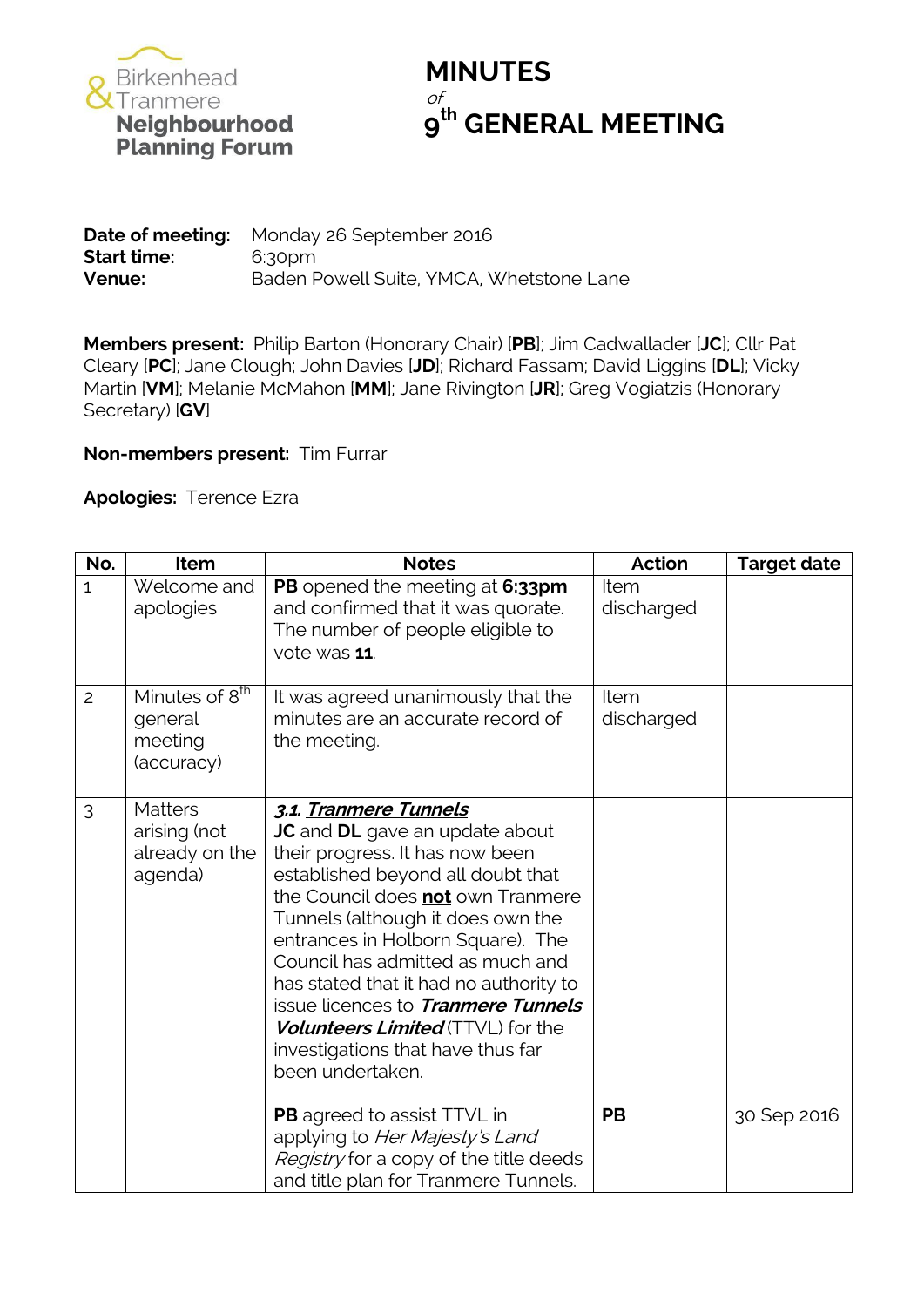| No.            | Item                                                                       | <b>Notes</b>                                                                                                                                                                                                                                                                                                                                                                                                                                                                                                                             | <b>Action</b>      | <b>Target date</b> |
|----------------|----------------------------------------------------------------------------|------------------------------------------------------------------------------------------------------------------------------------------------------------------------------------------------------------------------------------------------------------------------------------------------------------------------------------------------------------------------------------------------------------------------------------------------------------------------------------------------------------------------------------------|--------------------|--------------------|
| 3              | <b>Matters</b><br>arising (not<br>already on the<br>agenda)<br>[continued] | MM agreed to provide assistance to<br>TTVL in setting up a Facebook<br>profile for Tranmere Tunnels.                                                                                                                                                                                                                                                                                                                                                                                                                                     | <b>MM</b>          | <b>ASAP</b>        |
| $\overline{4}$ | Membership<br>update                                                       | <b>PB</b> stated that no new membership<br>applications had been received and<br>that Peter France [PF] had resigned<br>because he no longer qualifies for<br>either class of membership.<br>The total number of members is<br>now forty-two.                                                                                                                                                                                                                                                                                            | Item<br>discharged |                    |
| 5              | Financial<br>update                                                        | <b>PB</b> provided the following summary:<br>Expenditure since 28 June 2016:<br>£30.00 paid to YMCA Wirral for<br>room hire;<br>£81.00 paid to Wirral<br>٠<br>Multicultural Centre for<br>translation services relating to<br>the community consultation.<br><u>Income:</u><br>No income in this period.<br>Balance as of 30 September 2016:<br>£3627.79<br>Donations to the Forum may be<br>made by electronic bank transfer to:<br>Name of Bank:<br><i>Yorkshire Bank</i><br>Account number: 44233053<br><b>Sort Code:</b><br>05-02-45 | Item<br>discharged |                    |
| 6              | History &<br>Heritage<br>Workgroup<br>update<br>(workgroup 1)              | PF has resigned from the Forum, so<br>a new chair needed to be elected.<br>There was one nominee $-$ JC $-$ who<br>was elected by a unanimous vote.                                                                                                                                                                                                                                                                                                                                                                                      | Item<br>discharged |                    |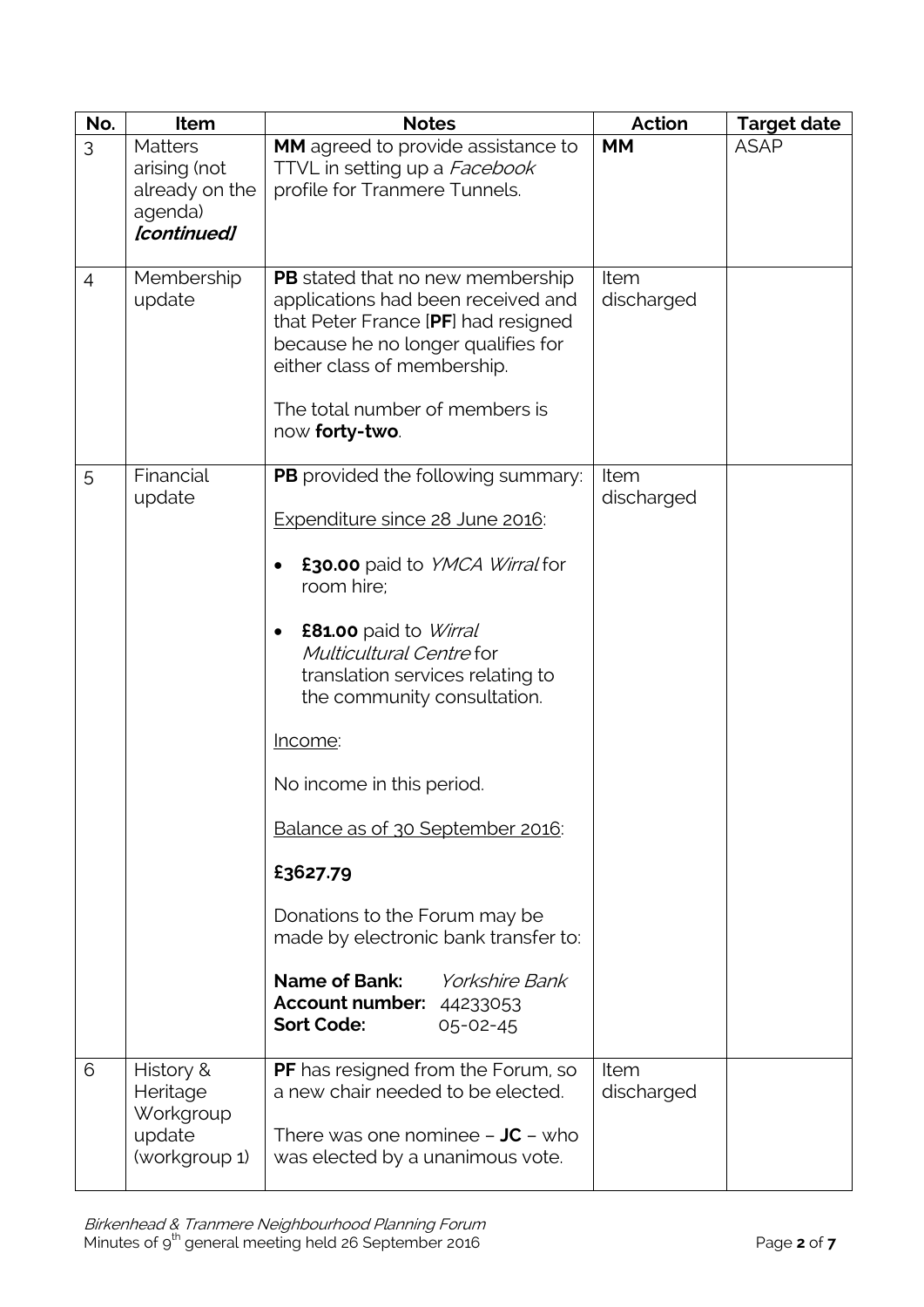| No.            | Item                | <b>Notes</b>                             | <b>Action</b> | <b>Target date</b> |
|----------------|---------------------|------------------------------------------|---------------|--------------------|
| $\overline{7}$ | Planning            | <b>PB</b> informed members that          |               |                    |
|                | <b>Applications</b> | workgroup 2 had submitted five           |               |                    |
|                | Workgroup           | consultation responses:                  |               |                    |
|                | update              |                                          |               |                    |
|                | (workgroup 2)       | 7.1 APP/16/00685                         |               |                    |
|                |                     | Erection of 18 new-build apartments      |               |                    |
|                |                     | in a single block.                       |               |                    |
|                |                     | <b>Corner of Holt Road and Old</b>       |               |                    |
|                |                     | <b>Chester Road</b>                      |               |                    |
|                |                     |                                          |               |                    |
|                |                     | The Forum <b>OBJECTED</b> to this        |               |                    |
|                |                     | proposal.                                |               |                    |
|                |                     |                                          |               |                    |
|                |                     | A decision is due by 11 October          |               |                    |
|                |                     | 2016.                                    |               |                    |
|                |                     |                                          |               |                    |
|                |                     | <u>7.2 APP/16/00840</u>                  |               |                    |
|                |                     | The conversion of a former               |               |                    |
|                |                     | Presbyterian church and attached         |               |                    |
|                |                     | church hall (D1) into 13 residential     |               |                    |
|                |                     | apartments (C3) comprising of 9          |               |                    |
|                |                     | two-bedroom apartments, 2 three-         |               |                    |
|                |                     | bedroom apartments and 2 one-            |               |                    |
|                |                     | bedroom apartments.                      |               |                    |
|                |                     | <b>Church Hall, Hillside Christian</b>   |               |                    |
|                |                     | Fellowship Church, 61 Willmer            |               |                    |
|                |                     | Road. CH42 0JB                           |               |                    |
|                |                     | The Forum <b>OBJECTED</b> to this        |               |                    |
|                |                     | proposal.                                |               |                    |
|                |                     |                                          |               |                    |
|                |                     | A decision is due by 3 October           |               |                    |
|                |                     | 2016.                                    |               |                    |
|                |                     |                                          |               |                    |
|                |                     | 7.3 APP/16/00964                         |               |                    |
|                |                     | Retrospective application to             |               |                    |
|                |                     | demolish and rebuild                     |               |                    |
|                |                     | wall/landscaping and to erect a          |               |                    |
|                |                     | new-build garage.                        |               |                    |
|                |                     | 2 Poplar Road. CH42 0JP                  |               |                    |
|                |                     |                                          |               |                    |
|                |                     | The Forum <b>OBJECTED</b> to this        |               |                    |
|                |                     | development.                             |               |                    |
|                |                     |                                          |               |                    |
|                |                     | A decision was due by <b>2 September</b> |               |                    |
|                |                     | 2016 but no determination was            |               |                    |
|                |                     | made. There is a right of appeal         |               |                    |
|                |                     | against a failure to determine.          |               |                    |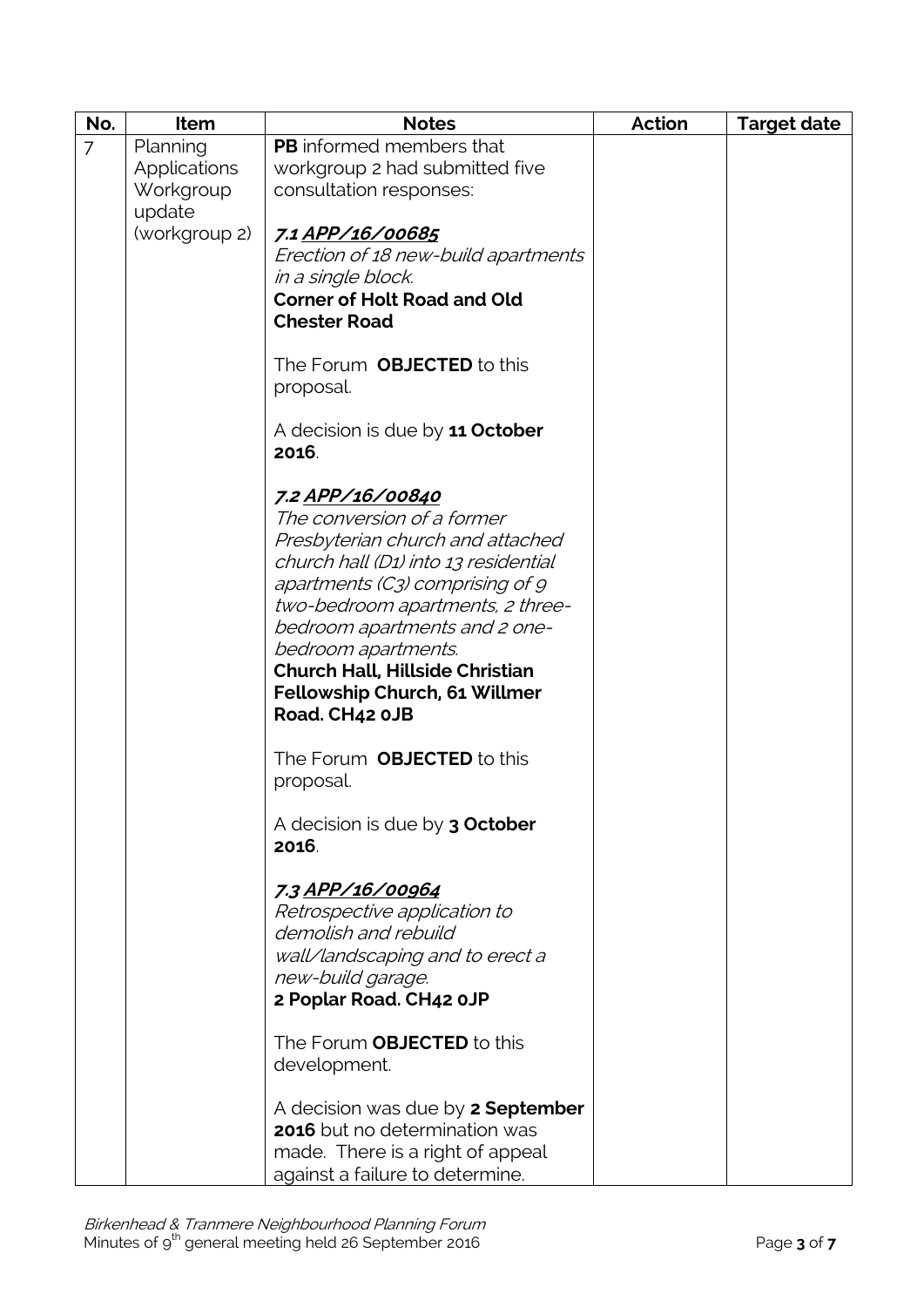| No.            | Item                                                                                   | <b>Notes</b>                                                                                                                                                                                                                                                                                                                                                                                                                                                                                                                                      | <b>Action</b> | <b>Target date</b> |
|----------------|----------------------------------------------------------------------------------------|---------------------------------------------------------------------------------------------------------------------------------------------------------------------------------------------------------------------------------------------------------------------------------------------------------------------------------------------------------------------------------------------------------------------------------------------------------------------------------------------------------------------------------------------------|---------------|--------------------|
| $\overline{7}$ | Planning<br><b>Applications</b><br>Workgroup<br>update<br>(workgroup 2)<br>[continued] | 7.4 APP/16/00978<br>1 no. detached dwelling.<br>Land adjacent to 33a Chesnut<br>Grove. CH42 OLB<br>The Forum <b>SUPPORTED</b> this<br>application.<br>Planning permission was GRANTED.<br>7.5 APP/16/01013<br>Two 38m squared bungalows.<br>Land to the rear of 20 Hampden<br><b>Road</b><br>The Forum <b>OBJECTED</b> to this<br>proposal.<br>A decision is due by 4 October<br>2016.                                                                                                                                                            |               |                    |
| 8              | Community<br><b>Issues</b><br>Workgroup<br>update<br>(workgroup 3)                     | GV gave an update on the group's<br>activity. Issues currently being<br>pursued are: 1) arrangements for<br>weed spraying, which was evidently<br>delayed due to adverse weather<br>conditions; 2) anti-social behaviour<br>(ASB) in an alleyway off Whetstone<br>Lane. No evidence of ASB was<br>found by the Council but residents<br>are able to provide such proof and<br>intend to do so, and 3) street<br>cleansing in Whetstone Lane, which<br>has been taking place once every<br>four weeks rather than weekly as<br>should be the case. | GV            | Ongoing            |
| 9              | Community<br>consultation<br>update                                                    | More than 100 responses have now<br>been received but our target is at<br>least 500. All members are strongly<br>encouraged to advertise the<br>consultation to their local networks.<br>The last thing we want is to have<br>thousands of people voting "no" at<br>the referendum because their<br>issues are not identified now.                                                                                                                                                                                                                | All members   | Ongoing            |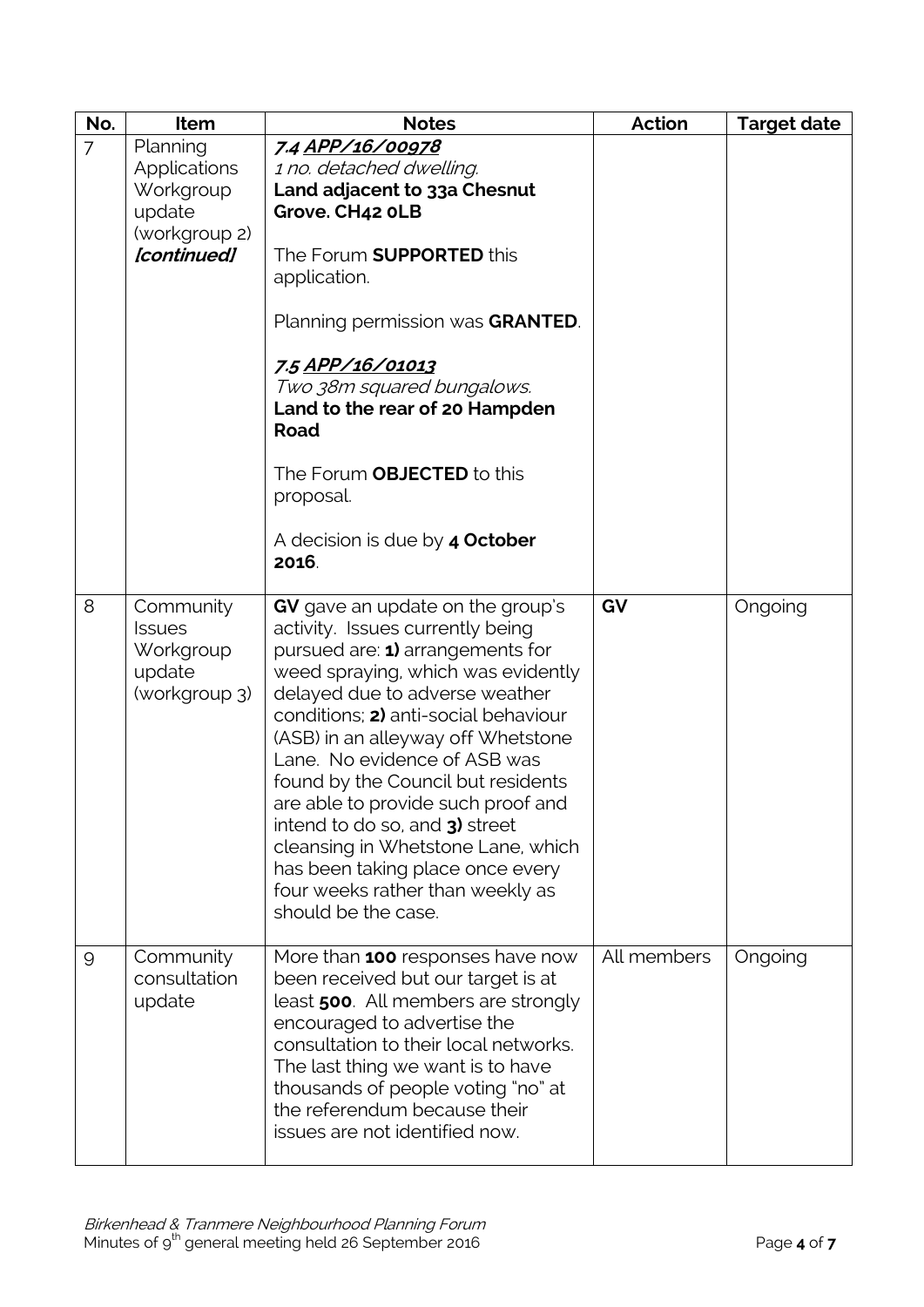| No. | Item                                                      | <b>Notes</b>                                                                                                                                                                                                                                                                                                                                             | Action                                                 | <b>Target date</b> |
|-----|-----------------------------------------------------------|----------------------------------------------------------------------------------------------------------------------------------------------------------------------------------------------------------------------------------------------------------------------------------------------------------------------------------------------------------|--------------------------------------------------------|--------------------|
| 10  | Hamilton<br>Square<br>Conservation<br>Area                | PB advised that little progress has<br>been made in relation to bin blight<br>and eight separate enforcement<br>complaints remain unresolved.                                                                                                                                                                                                            | DB, PB, PC                                             | 30 Sep 2016        |
|     |                                                           | <b>PB</b> will be writing to David Ball [DB],<br>who has taken on responsibility for<br>heritage matters within the Council.<br><b>DB</b> has expressed sympathy and<br>seems committed to improvement.                                                                                                                                                  |                                                        |                    |
|     |                                                           | The issue of broken floodlights<br>around the square remains<br>unresolved. The problem has been<br>caused by an intermittent fault in the<br>main power supply.                                                                                                                                                                                         |                                                        |                    |
|     |                                                           | <b>PB</b> , with the assistance of <b>PC</b> , has<br>encouraged a more strategic<br>approach to resolving this issue and<br>achieving heritage gains by the<br>reintroduction of lampposts of an<br>appropriate and historically accurate<br>design. The Council's rejection of<br>the idea is considered to be both<br>insubstantial and unconvincing. |                                                        |                    |
|     |                                                           | The main problem with this and<br>other issues across the conservation<br>area is the lack of a management<br>plan. Work continues to find the<br>necessary funds to produce and<br>implement a management plan.                                                                                                                                         |                                                        |                    |
| 11  | Community-<br>Led Housing<br>Early Stages<br>Support Fund | GV advised that Locality has<br>approved our application for<br>support and that a mentor will be<br>appointed in due course, with stage<br>one to be completed by the middle<br>of December 2016.                                                                                                                                                       | PB, TM, GV<br>and any<br>other<br>interested<br>member | 19 Dec 2016        |
|     |                                                           | <b>UPDATE - 28 SEPTEMBER 2016</b><br>Our appointed mentor is Tim Molton<br>[TM], who will arrange a formal<br>meeting with Forum members to<br>discuss our ideas.                                                                                                                                                                                        |                                                        |                    |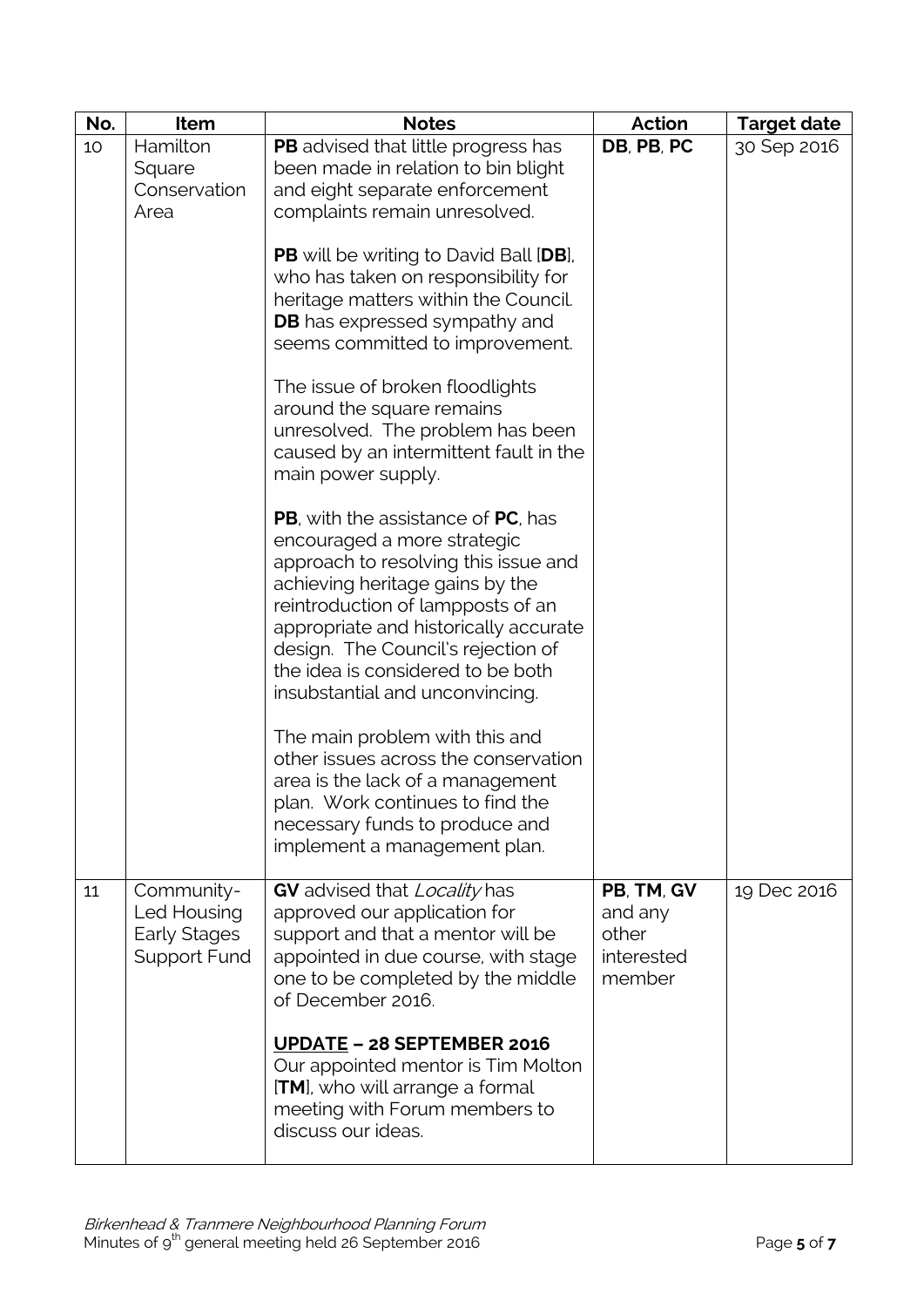| No. | Item                                                                           | <b>Notes</b>                                                                                                                                                                                                                                                                                                                                                                                                                                                                                                                                                                                | Action                   | <b>Target date</b> |
|-----|--------------------------------------------------------------------------------|---------------------------------------------------------------------------------------------------------------------------------------------------------------------------------------------------------------------------------------------------------------------------------------------------------------------------------------------------------------------------------------------------------------------------------------------------------------------------------------------------------------------------------------------------------------------------------------------|--------------------------|--------------------|
| 12  | Housing<br><b>Needs</b><br>Assessment<br>Technical<br>Support<br>Package (TSP) | <b>PB</b> advised that this TSP remains on<br>hold until the Council has produced<br>an up-to-date Strategic Housing<br>Market Assessment. However, this<br>might be a good thing, now that we<br>have been awarded the support for<br>community-led housing projects,<br>because the two support packages<br>are complementary and will help us<br>to understand how neighbourhood<br>plan policies might help us deliver<br>community-led housing projects.                                                                                                                               | Management<br>Committee  | Ongoing            |
| 13  | Any other<br>business                                                          | 13.1 Locality regional conference<br>JC, JR and GV reported back on the<br>event held at the St James' Centre<br>on Laird Street. The main benefits<br>of the event were the opportunity to<br>network and information about<br>sources of funding.<br>13.2 Celebration Day<br>JR advised that up to £10,000 is<br>available to stage a community<br>celebration event. MM, VM and JR<br>volunteered to apply for this funding<br>and organise an event. PB agreed<br>to provide any additional support<br>needed.                                                                          | PB, MM, VM,<br><b>JR</b> | <b>ASAP</b>        |
|     |                                                                                | <u>13.3 Raffles Road site</u><br><b>PB</b> had been informed by <b>PC</b> that<br>the owner of a plot of land behind<br>Raffles Road would like to dispose<br>of it for a nominal sum (about<br><b>£3000</b> ) to a community organisation.<br>It is one of a number of sites we<br>identified as a potential 'pocket park'<br>some months ago.<br>It has been advertised for sale with<br>offers around £30,000 being invited.<br>However, there is no easy vehicular<br>access and the cost of connection<br>to services makes it unlikely to be<br>suitable for residential development. | All members              | <b>ASAP</b>        |